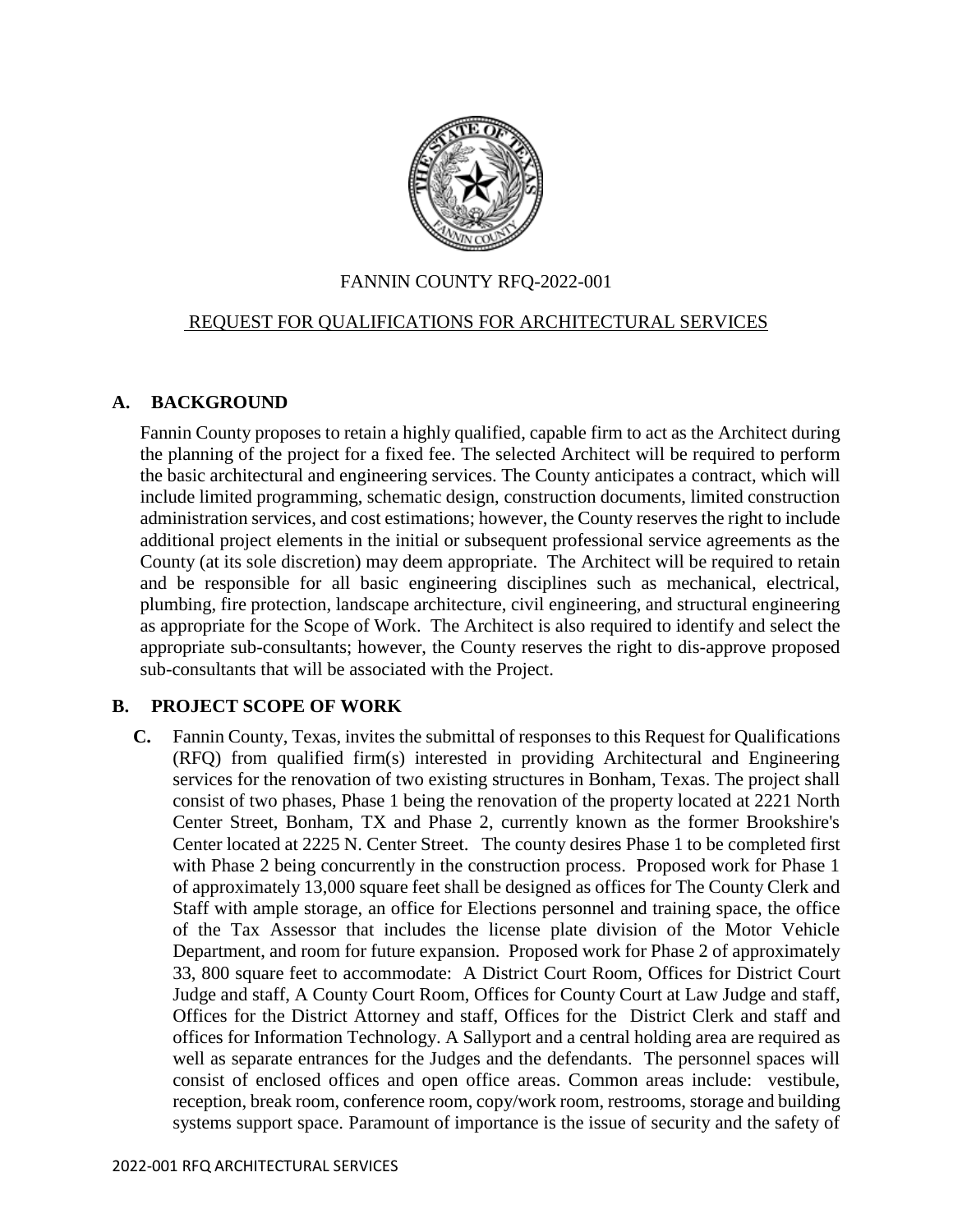the public and Fannin County employees in a criminal justice facility which is oftentimes a highly emotionally charged environment. The County reserves the right to add or delete items as design/space dictates.

#### **C. PRE-RESPONSE CONFERENCE**

A mandatory pre-response conference will be held at the building sites so respondents may assess and evaluate existing structures and current conditions.

# **DATE OF CONFERENCEs: FRIDAY, MAY 13, 2022 AND/OR WEDNESDAY, MAY 18 AT 1:30 PM**

## **LOCATION: 2221 and 2225 N. CENTER STREET, BONHAM, TX 75418**

#### **D. SELECTION AND AWARD PROCESS**

Fannin County uses a two-step process for the final selection of a qualified consultant.

Step 1 consists of a Qualifications package submitted by firms interested in being considered. The County may select up to three (3) short-listed firms based on an evaluation of the written materials submitted. Short-listed firms may be asked to submit additional information.

Step 2 consists of the selection of one finalist following interviews with the short-listed firms. The County initiates negotiations with the selected consultant to develop a scope of work. If negotiations are unsuccessful, the County enters into the process with the next highest ranked short-listed firm. The contract is subject to approval by the Commissioners Court.

Professional services are procured in accordance with Chapter 2254 of the Government Code, Title 10, Subchapter A, and Professional Services. Selection of the most highly qualified respondent is made based on demonstrated competence and qualifications as determined by Fannin County based on information provided in response to the RFQ.

NO INDIVIDUAL OF ANY COUNTY DEPARTMENT HAS THE AUTHORITY TO LEGALLY AND/OR FINANCIALLY COMMIT THE COUNTY TO ANY CONTRACT, AGREEMENT OR PURCHASE ORDER FOR GOODS OR SERVICES, UNLESS SPECIFICALLY SANCTIONED BY THE REQUIREMENTS OF THE REQUEST FOR QUALIFICATIONS.

## **E. SUBMISSION PROCESS, DUE DATE, AND REQUIRED DOCUMENTS**

**One original** and **five copies** of the response, including all required forms and applicable supporting documentation, are required. Failure to submit the required number of copies may result in the proposal being declared unresponsive. The original must be clearly marked "ORIGINAL" and the copies must be clearly marked "COPY".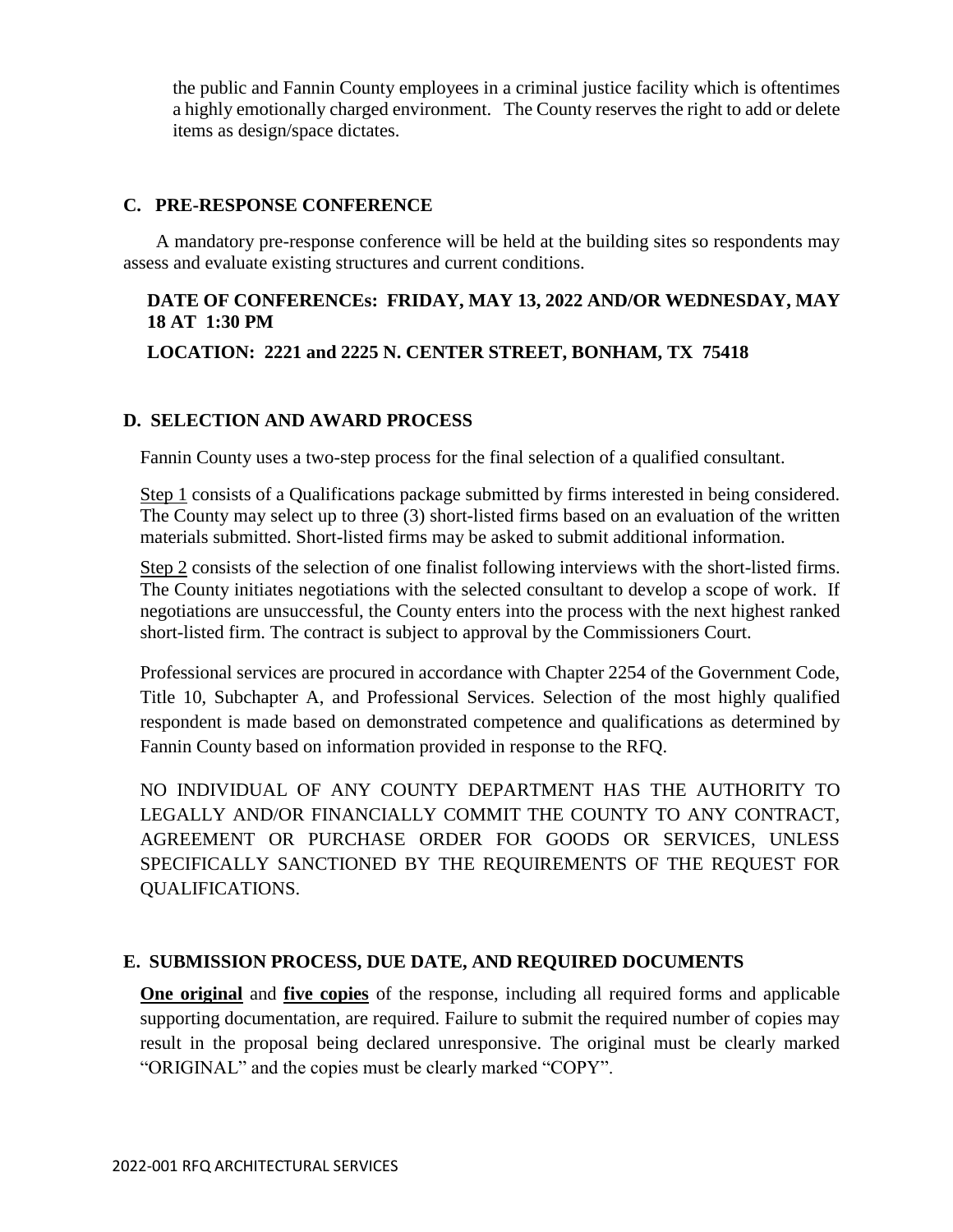Responses must be submitted not later than 4:00 pm June 2, 2022. The responses must be inside a sealed envelope or container when submitted. The response material must be addressed and delivered to:

> Fannin County Purchasing Michelle Case, Purchasing Agent 101 E. Sam Rayburn Drive Suite 313 Bonham, TX 75418

## **The outside of the envelope or container must state: 2022-001**

RFQ for Architectural Services for Fannin County

Questions must be directed to Michelle Case at mcase@fanninco.net. Questions relating to definitions or interpretations of the RFQ must be submitted in writing on or before 3:00 PM on May 26, 2022.

**Submittals received later than the above date and time may be rejected and returned unopened.**

## **F. SCHEDULE FOR SELECTION PROCESS**

- Fannin County begins RFQ Process on May 4, 2022
- Pre-Response conferences to be held May 13 and May 18, 2022 at 1:30 pm (Respondents need only attend one).
- Written Questions must be directed to Michelle Case at www.fanninco.net by 3:00 PM on May 26, 2022
- Submittals are due no later than June 2, 2022.
- A Screening Committee reviews submittals and determines which qualified candidates are invited to present their qualifications further at an interview with the Screening Committee.

## **G. RIGHT OF COUNTY TO CANCEL REQUEST FOR QUALIFICATIONS, TO ELECT NOT TO AWARD, TO REJECT SUBMITTALS, AND TO WAIVE INFORMALITIES OR IRREGULARITIES**

The County expressly reserves the right to cancel the RFQ at any time, to elect not to award contracts cited in the RFQ, to reject any or all submittals, to waive any informality or irregularity in any submittal received, and to be the sole judge of the merits of the respective **submittals received.**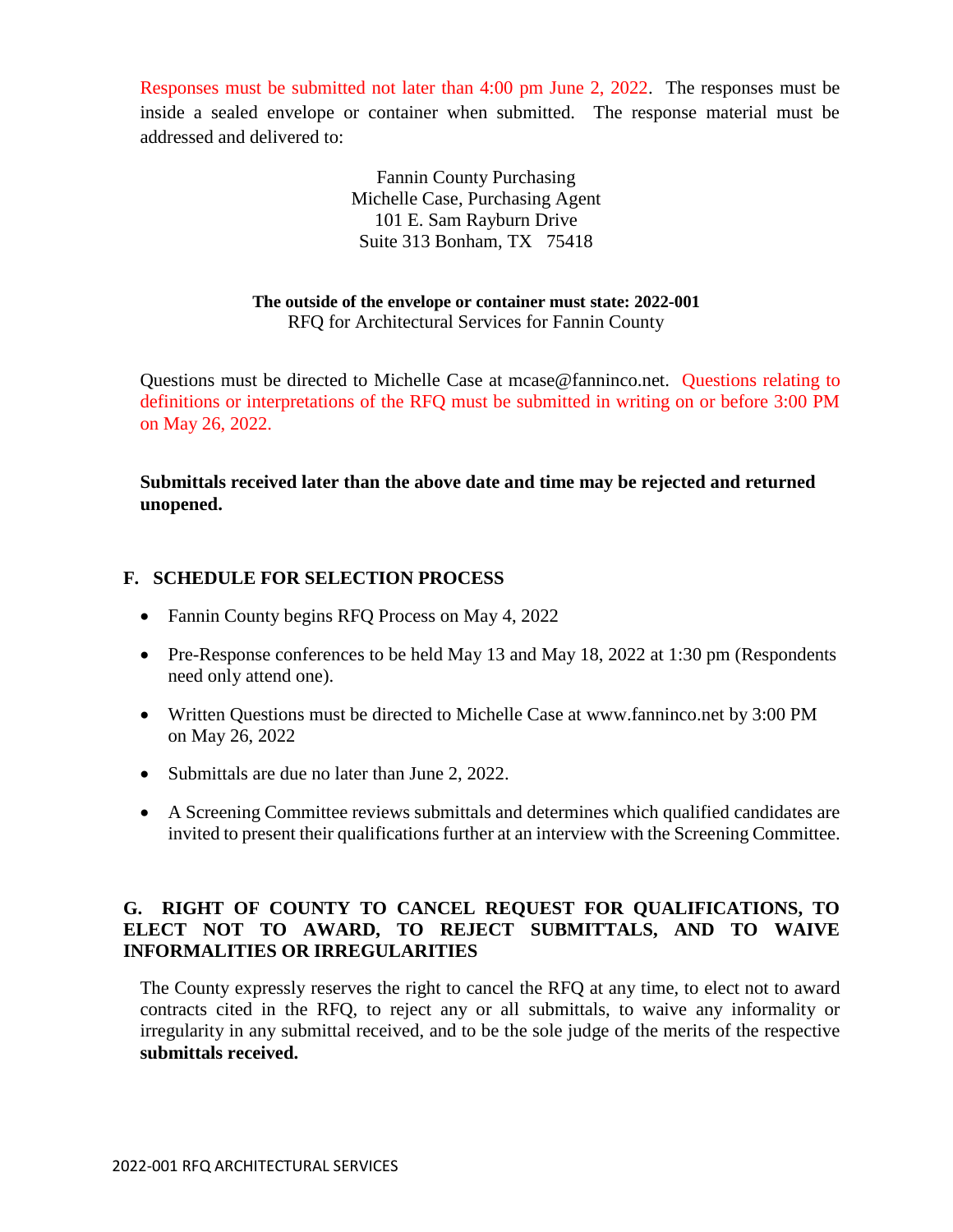# **H**. **DESCRIPTION OF SELECTION CRITERIA**

### **1) PROJECT TEAM ORGANIZATION AND QUALIFICATIONS (30 Points)**

- Qualifications and previous related work of **key project personnel**, particularly with regard to working with municipalities of similar size, government structure, complexity and issues.
- **Communication and logical structure of the team organization.**
- **Include an organizational chart of the project team.**
- Indicate each team member's name, title, license (if applicable), and years of experience necessary for the engagement.
- Describe the qualifications of each team member as it relates to the scope of work.
- **Include descriptions of relevant previous projects that key project staff** have played a central role in developing.
- **Include educational background.**
- **Include professional engineering license status.**

## **2) EXPERIENCE ON SIMILAR PROJECTS (30 Points)**

- Record of performance of the firm
- Ability to complete the work on time and within budge
- Discuss the firm's experience on similar projects.

Include a brief description of each **relevant** project that includes: (1) project scope, (2) location, (3) client liaison name and phone number, (4) proposed and actual start and completion dates, and (5) other pertinent information.

## **3) PROJECT APPROACH (30 Points)**

- Proposed methodology
- **Types of services to be provided**
- Timeliness of proposed work schedule
- Discuss the approach to be used to complete the work.
- Indicate the responsibilities of each team member
- Indicate the office location from which the work is to be performed.

## **4) OVERALL RESPONSIVENESS TO THE RFQ (10 Points)**

#### Electronic capabilities

Discuss the firm's capabilities to use electronic systems; e.g., email, computer drafting (indicate software used).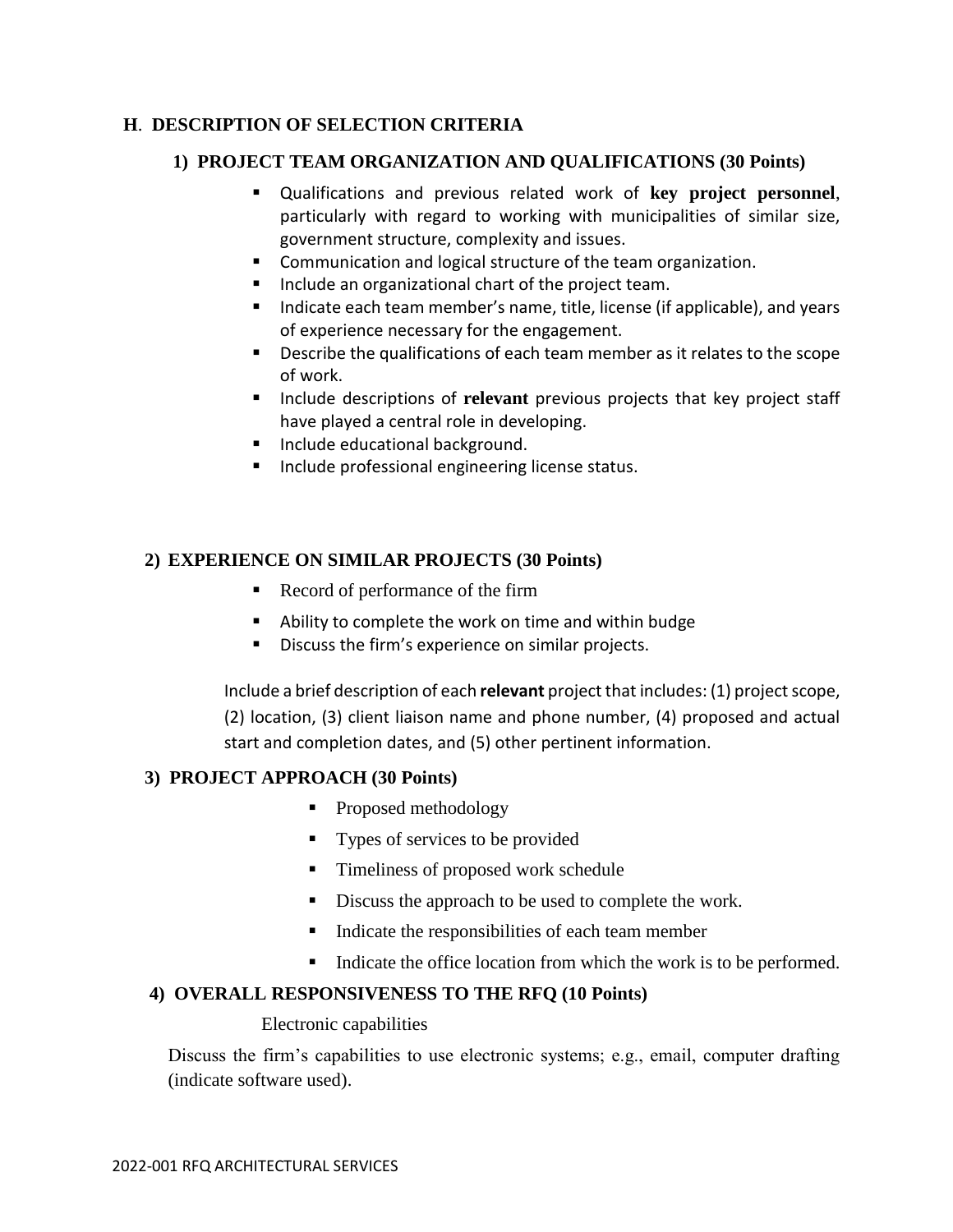# **NO STATEMENT OF FEES FOR THE SUBJECT SCOPE OF WORK, EITHER HOURLY OR FIXED PROPOSAL COST, SHALL BE INCLUDED WITH THE SUBMITTAL.**

#### **Disclosure of Interested Parties**

#### **Form 1295**

House Bill 1295, adopted by the 84th Legislature, created §2252.908, Texas Government Code. Section 2252.908 requires a business entity entering into certain contracts with a governmental entity or state agency to file with the governmental entity or state agency a disclosure of interested parties at the time the business entity submits the signed contract to the governmental entity or state agency.

§2252.908, Texas Government Code requires the commission to adopt rules necessary to implement the new disclosure requirement and to prescribe the disclosure form. Section 2252.908 requires the disclosure form to be signed by the authorized agent of the contracting business entity, acknowledging that the disclosure is made under oath and under penalty of perjury. Section 2252.908 applies only to a contract that requires an action or vote by the governing body of the governmental entity or state agency before the contract may be signed or has a value of at least \$1 million. Section 2252.908 provides definitions of certain terms occurring in the section. House Bill 1295 provides that §2252.908 applies only to a contract entered into on or after January 1, 2016.

An interested party is defined as a person who has a controlling interest in a business entity with whom a governmental entity or state agency contracts or who actively participates in facilitating the contract or negotiating the terms of the contract, including a broker, intermediary, adviser, or attorney for the business entity.

Contractors are required to acquire Form 1295 via the Texas Ethics Commission website. This requires registration, generation of Form 1295 with a unique Certificate Number & filing date, printing the form, signing and returning the form to Fannin County Purchasing Department.

Once the form is received by the Purchasing and Contract Management Department, the Buyer associated with the project will log-in to the Texas Ethics Commission portal and acknowledge receipt of the form not later than the 30th day after the date the contract for which the form was filed binds all parties to the contract. This will complete the form for the contract with which the form is associated. The completed form will be made available via the Texas Ethics Commission website.